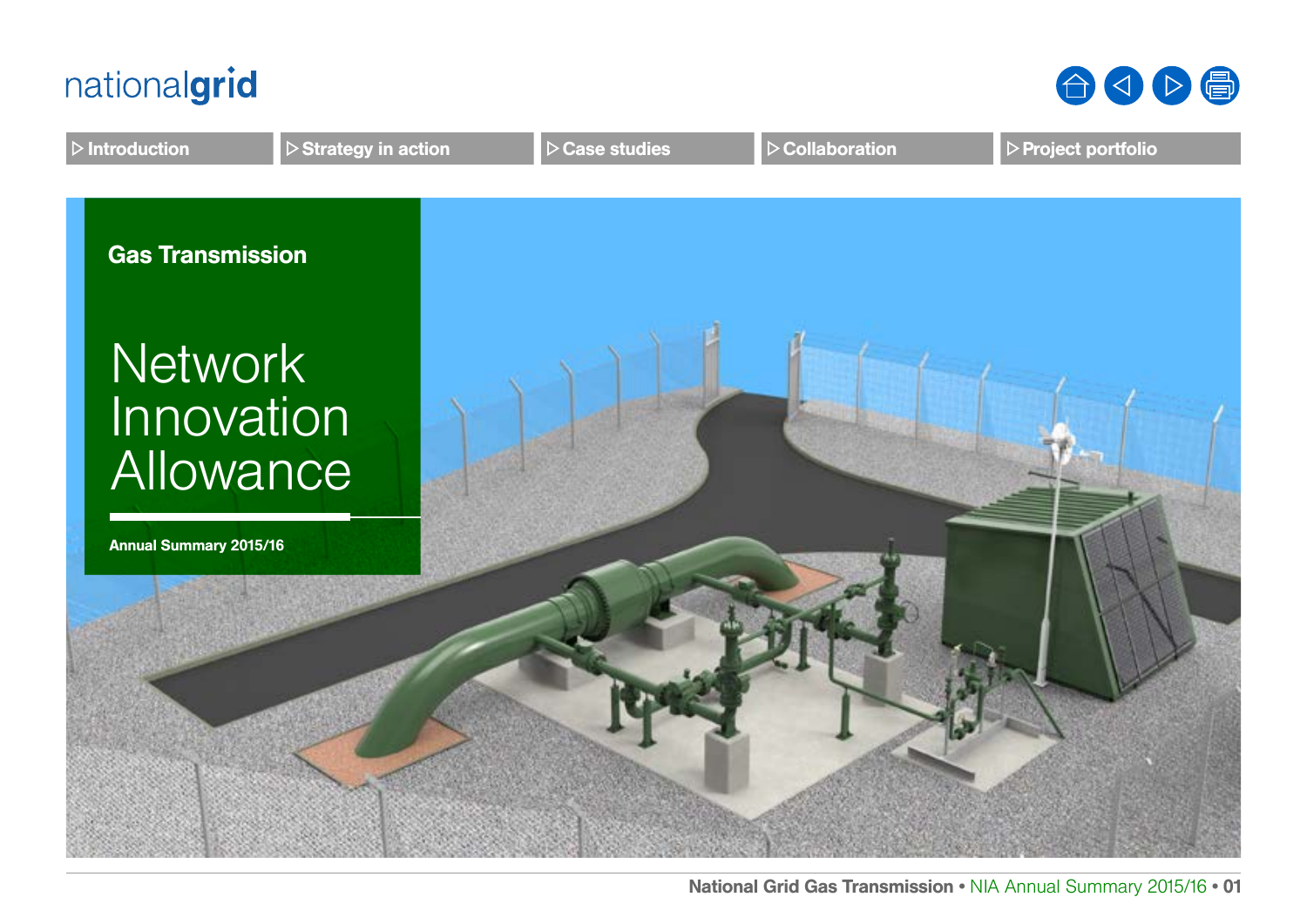

Introduction Introduction Case Studies Case studies Collaboration Project portfolio

合くト骨

# Welcome to our annual summary for 2015/16

Our innovation programme continued to break fresh ground in 2015/16, as we work towards minimising costs for customers, ensuring security of supply, reducing carbon emissions and setting even higher standards of safety. Our project portfolio demonstrates an approach based on collaborating with experts, sharing lessons learned and delivering maximum value.

In the past 12 months, we've made good progress across our five strategic areas for innovation: safety, sustainability, financial, customer and stakeholder, and reliability and availability.

These five areas are designed to address the main challenges currently facing the gas transmission network, such as the growing need for more flexible operations, the management of ageing assets, the changing needs of stakeholders, and the delivery of more affordable and sustainable gas transmission over the long-term.

Underpinning all our work is a partnership approach: one characterised by sharing best practice, striving for continual improvement and generating tangible benefits. In this respect, we've continued to foster strong, productive relationships with many specialist organisations over the past year, harnessing a wealth of skills and expertise across a diverse range of projects.

Many of these collaborations are now starting to come to fruition. In our meter validation application project, we've worked with licensed networks and other directly-connected customers to create a digital tool that gives stakeholders improved access to meter information, plus the ability to carry out analysis in real-time.

Elsewhere, Project GRAID (Gas Robotic Agile Inspection Device) is a partnership that's developing a revolutionary approach to managing the condition of pipework at our high-pressure gas

installations. Through this innovative robotic system, we will be able to generate meaningful intelligence about our assets so we can maintain them more efficiently.

Already delivering savings is our Building Information Modelling work, which uses 3D laser scanning technology to design, build and manage construction projects, delivering access, construction, operation, cost and safety benefits before site work even commences.

Such projects have delivered additional advantages in terms of valuable new insights and lessons learned. We've been very proactive at sharing these with our peers, most notably at events like the Low Carbon Networks and Innovation Conference in Liverpool, and also through initiatives like the Gas Innovation Governance Group, where we're working effectively with other network licensees to spread innovation knowledge.

As you'll see from this report, our innovation strategy covers a broad spectrum of transmission areas. Our ambition for the next 12 months is to build on the positive outcomes delivered so far and make them business-as-usual, helping create more reliable, efficient and safer gas transmission long into the future.

Nicola Shaw Executive Director, UK National Grid



"Our ambition for the next 12 months is to build on the positive outcomes delivered so far and make them business-as-usual"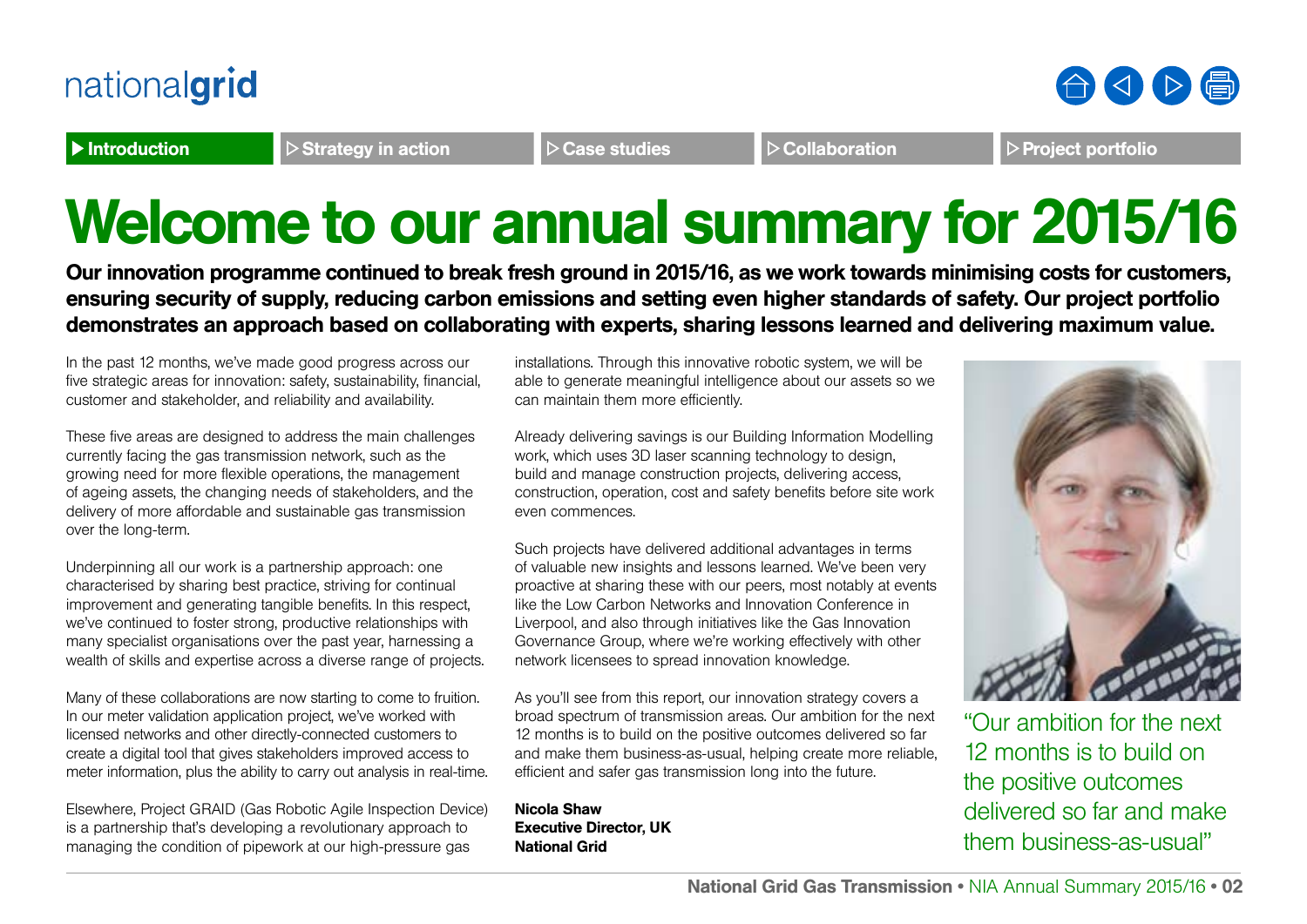

Introduction **Introduction** Strategy in action  $\triangleright$  Case studies **Post Collaboration** Project portfolio

# The blueprint for better innovation

It's our goal to be known as the world's leading gas transmission business and this is underpinned by five areas of focus – safety, sustainability, financial, customer and stakeholder, and finally, reliability and availability. Our innovation portfolio, which contains 44 NIA projects, is designed to deliver benefits across this strategic spectrum.

### **Financial**

Striving for a strong financial performance and delivering maximum value for our customers.

Creating sustainable returns for our stakeholders is at the heart of our business. Our best opportunity to exceed financial



expectations is by delivering compressor replacement and work connected to the health of our assets in the most efficient way possible.

In the longer term, our ability to deliver pipeline projects at significantly lower cost is also essential. Our BIM (Building [Information Modelling\)](http://www2.nationalgrid.com/UK/Our-company/Innovation/Gas-transmission-innovation/NIA-Projects/NIA_NGGT0024/) project, pictured, strongly supports these aims. It delivers substantial cost savings throughout the design, build and ongoing management of construction projects. Sixteen of our gas projects are already using BIM and it promises cost savings of up to 20% over any asset's lifetime.

### **Reliability and availability**

#### Maintaining and managing our assets in an intelligent way to minimise disruption and save on costs and carbon.

We need to manage our assets efficiently to provide customers with the reliable supply of gas they need for their homes and businesses. We're committed to investigating new techniques to meet a growing need for flexible operation of the network, while effectively managing our ageing asset base.

[Project GRAID \(Gas Robotic Agile Inspection Device\)](http://www.nationalgridconnecting.com/Robotic_innovation/), pictured below, continues to be a major project in this area. The new generation of robot that we're developing will allow us to manage our high-pressure pipelines in a more intelligent, risk-based way, saving consumers c.£60m and 2,000 tonnes of carbon a year. We've also been exploring a new, non-invasive survey technique in our **[Stress Concentration](http://www.smarternetworks.org/Project.aspx?ProjectID=1388)** Tomography (SCT) Pipeline Inspection System project, which can help us identify defects in pipes that we can't inspect with standard internal methods.



### 2,000

tonnes of carbon will be saved a year through **GRAID** 

### 20%

costs could be saved across an asset's lifetime using BIM

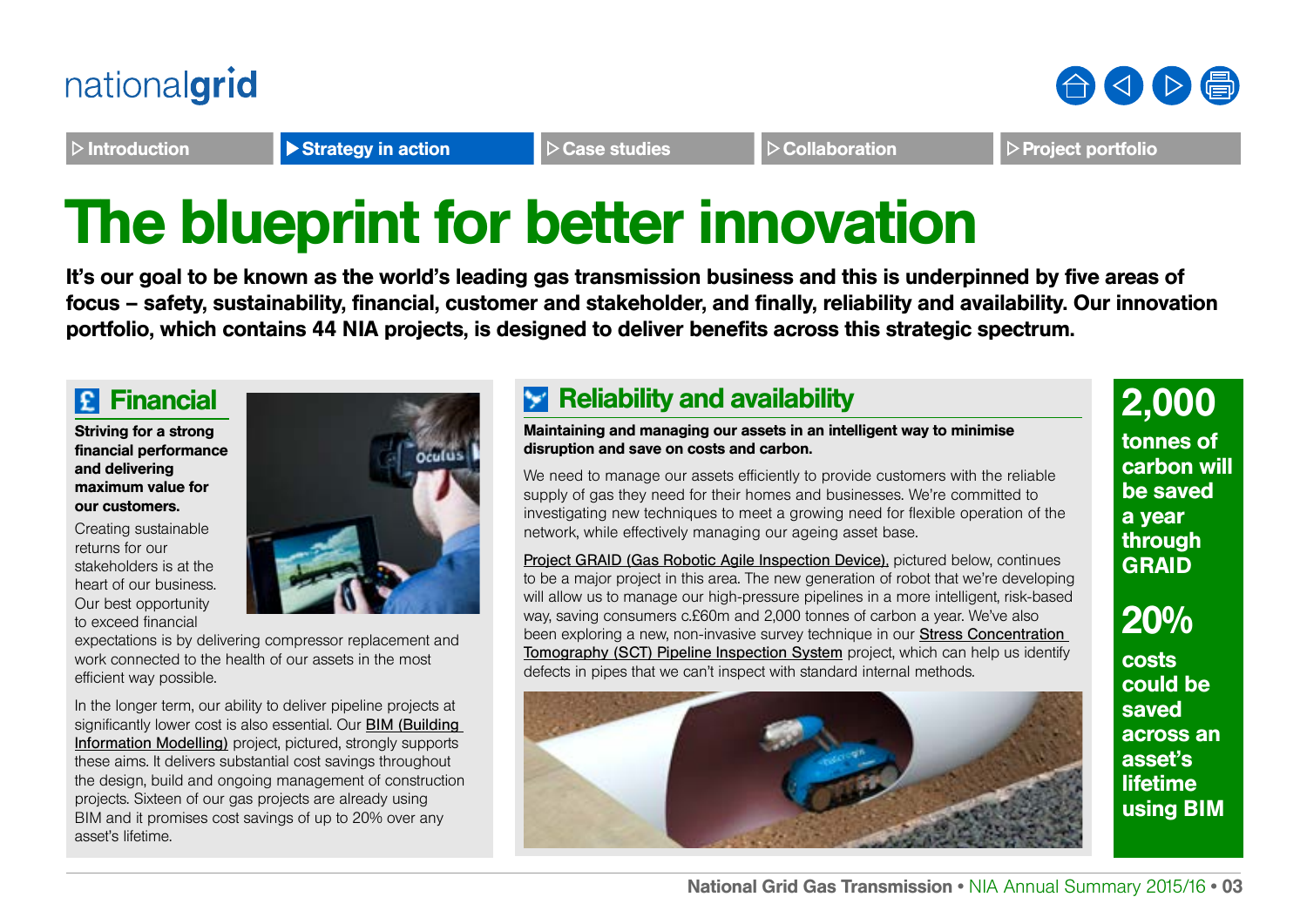

Introduction **Introduction** Strategy in action  $\triangleright$  Case studies **Post Collaboration** Project portfolio

### **Safety**

Keeping people safe is our main priority, whether that's our own people, contractors or the public.

Damage to the network by third parties continues to be the biggest threat to safety and we're continually seeking innovative solutions to reduce risk.

Through [Wireless Gas Detection Assessment](http://www.smarternetworks.org/Project.aspx?ProjectID=1498), we're exploring the possibility of using wireless gas detection in Gas Transmission compressor cabs. Traditional wired gas detectors can place constraints on where gas detectors can be located, due to material, design and installation costs. With a number of existing installations becoming obsolete and new standards requiring at least one gas detector located in a ventilation outlet, this is also an opportunity to innovate.

Our [Removable Composite Transition Pieces \(CTP](http://www.smarternetworks.org/Project.aspx?ProjectID=1239)) project, pictured, also promises significant safety and cost benefits. We've developed a plastic seal that makes it safer, easier and cheaper to inspect and repair failed seals on gas pipes exiting concrete walls. It will significantly improve safety and could save up to £5m in the next five to ten years.



### **Sustainability**

Building a brighter future for all by embedding sustainable practices in everything we do.

We're committed to making the most of the resources we use, while reducing our environmental impact. In our [Renewable Power on Remote Installations](http://www.smarternetworks.org/Project.aspx?ProjectID=1577) project, pictured below, we investigated the possibility of powering our block valve sites, which have no grid connection, solely with renewable power.

We have several hundred of these on the NTS, each requiring staff to visit the site when we need to turn off a valve. Our solution is the renewable kiosk. It's powered by solar, wind and a certain amount of battery power, eliminating the need to bring expensive power connections on sites, and allowing technicians to close valves remotely.



### Customer and stakeholder

### Focusing on the needs of our customers and stakeholders to drive forward our commercial success.

We're committed to working closely with customers and stakeholders to ensure the work we do reflects their needs and priorities, now and in the future. A key customer-focused project is [National Transmission](http://www.smarternetworks.org/Project.aspx?ProjectID=1502)  [System \(NTS\) Constraint Modelling](http://www.smarternetworks.org/Project.aspx?ProjectID=1502). We're using the latest statistical methods and algorithms to improve our forecasting of certain capacity constraints. By having more robust information, we'll be able to avoid certain capacity scenarios that impact on the service we provide to our customers and which can result in financial penalties.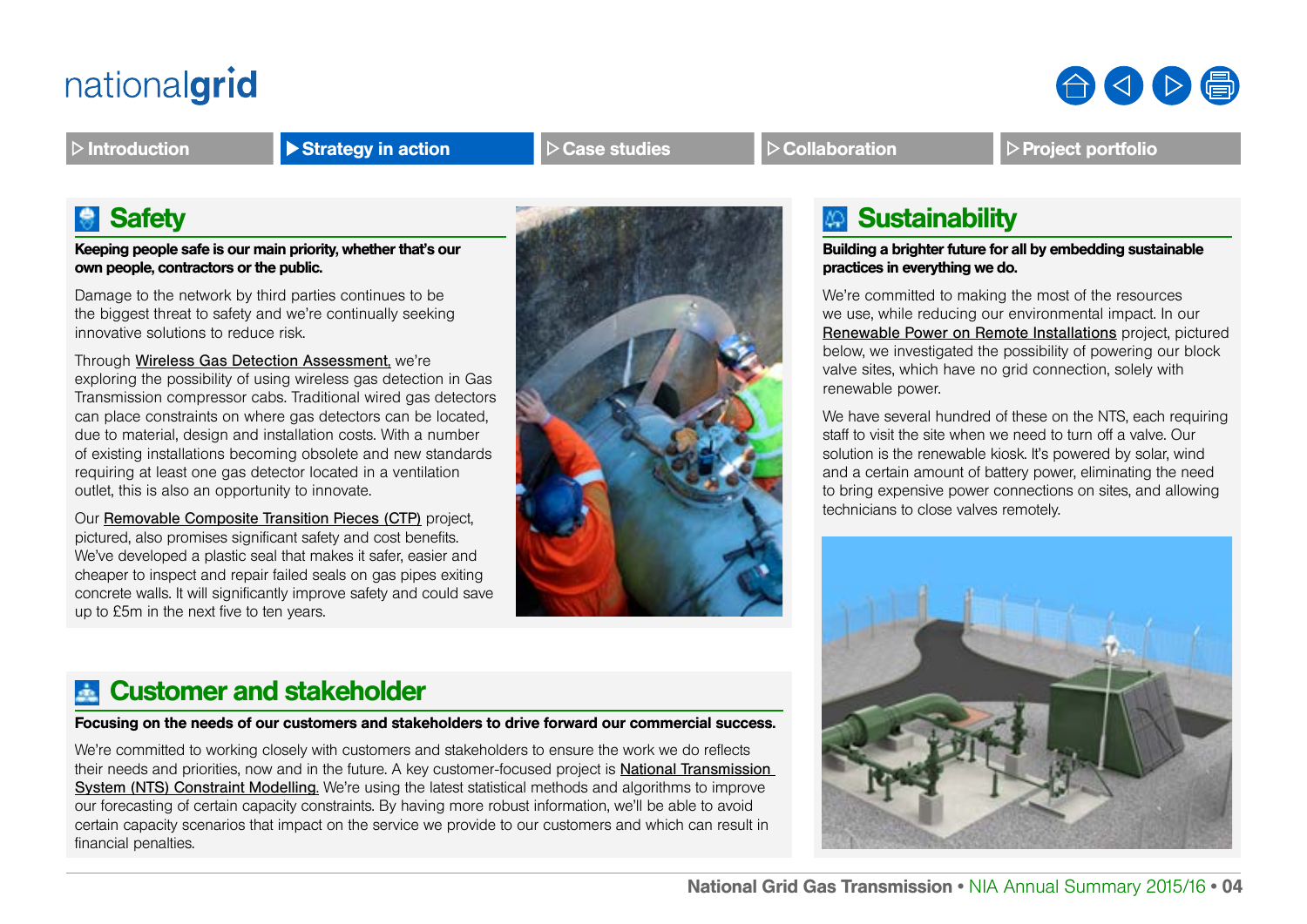



Introduction **Introduction D** Strategy in action **Case studies Collaboration Project portfolio** 

**Project:** Gas Robotic Agile Inspection Device (GRAID)

# Gathering reliable data about our assets

Project GRAID, one of our most significant innovations, gathered real momentum this year. This new generation of robot will revolutionise how we manage our assets – and we're well on our way to making it a reality.

Major progress was made in the development of our [GRAID robot](http://www.nationalgridconnecting.com/Robotic_innovation/) this year. Once complete, it will give us hard, reliable data on the condition of pipework at our high-pressure gas installations, allowing us to manage, maintain and replace them more efficiently.

The main focus in the first part of the year was the first project milestone, called solution development. We completed this in October and learned a huge amount along the way. With the support of project partners Synthotech Ltd, we produced three conceptual designs for the robot and selected a preferred option to take forward into stage two, where we're continuing to test and develop it.

#### Aerodynamic and robust

Our design solution was shaped by the demanding conditions in which the robot will need to survive and thrive. For example, natural gas is much denser at high pressure, so aerodynamics were critical. It also needed to be robust enough to hold its own against a potential 200kg force that would push against it at peak flow.

### CONTINUED ON NEXT PAGE »



- Predicted savings of c.£60m over a 20-year period
- 2,000 tonnes of carbon will be saved annually
- Robot's data will provide meaningful intelligence about our assets.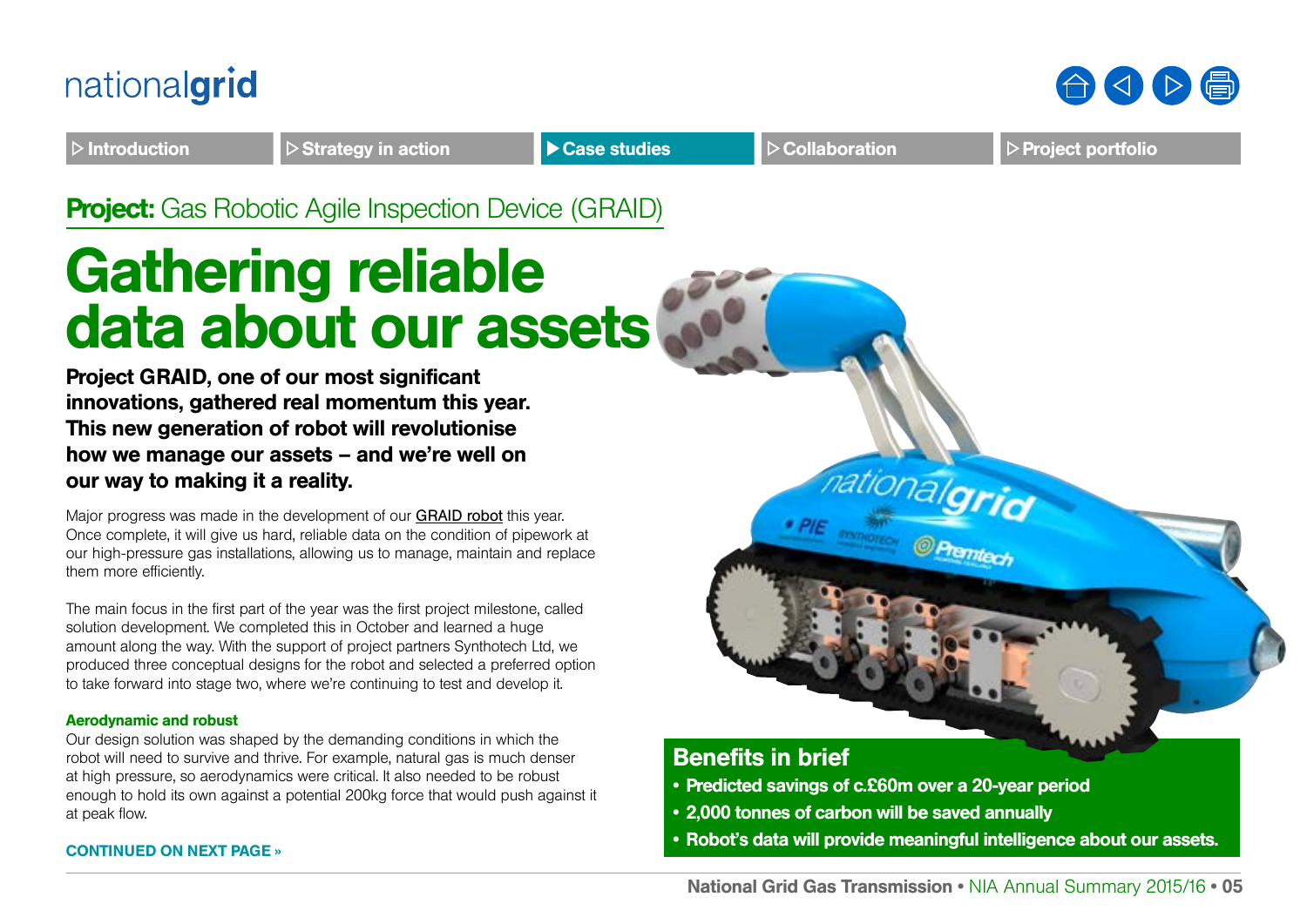Introduction  $\Box$  Strategy in action **Department Case studies** Prollaboration Project portfolio

#### » CONTINUED FROM PREVIOUS PAGE

The Synthotech team turned to nature for aerodynamic inspiration and found it in the shape of the dolphin. These marine mammals are incredibly efficient at cutting through liquid because of their body shape – with quite a rounded but wide front-end, and then a slimmer body at the back. Our robot's design follows the same principles. Another key part of the robotic solution is the use of a magnetised track system. This will keep the robot firmly fastened to the pipe wall, but also give it the flexibility to drive freely around it.

#### Real-time control

A unique aspect that GRAID brings to inline inspection is that it will be user-operated. The Synthotech team is creating an intuitive control system to allow a technician to steer the robot through the pipework, investigating areas they feel need closer attention and receiving real-time data feeds.

Partners Premtech have been busy designing a launch and retrieve vessel for the robot. Alongside this, they're developing an offline test facility, to verify that the robot is capable of operating effectively before it's used on a live site.

Other work has included laser scanning sites where we'll hold online trials in 2017, and building up computerised 3D models of exactly what's there. From these, we'll carefully plan the robot's access and exit points to ensure the pipes have the features we need to fulfil the project's success criteria: to travel a minimum of 100m and negotiate two bends.

Project Lead Jon Lelliott said: "We still have some significant engineering challenges to overcome, but through collaboration, innovative thinking and hard work, GRAID will become a reality, revolutionising the way we manage our assets – and providing a catalyst for the technology to be taken up across our industry and in other sectors."



### Fast forward – what's coming next on GRAID

**Offline trials:** Early next year, we'll begin testing the robot at an offline facility developed with advisory business DNV GL. Construction of this has begun and it will recreate the extreme conditions the robot will face when it carries out inspections in the real world. We'll conduct a minimum of 10 offline trials.

Online trials: We'll continue to prepare for live trials in 2017 by carrying out further research into the best access points for the robot.

The robot: We'll continue to develop the device's subsystems, and begin construction of the launch and retrieve vessel which will do the crucial job of getting the robot safely in and out of the pipe.

Watch the video [nationalgridconnecting.com/](http://www.nationalgridconnecting.com/making-the-graid-2/) [making-the-graid-2/](http://www.nationalgridconnecting.com/making-the-graid-2/)

Visit the project website [nationalgridconnecting.com/](http://www.nationalgridconnecting.com/Robotic_innovation/) [Robotic\\_innovation/](http://www.nationalgridconnecting.com/Robotic_innovation/) 



 $\boxed{\odot}$ 



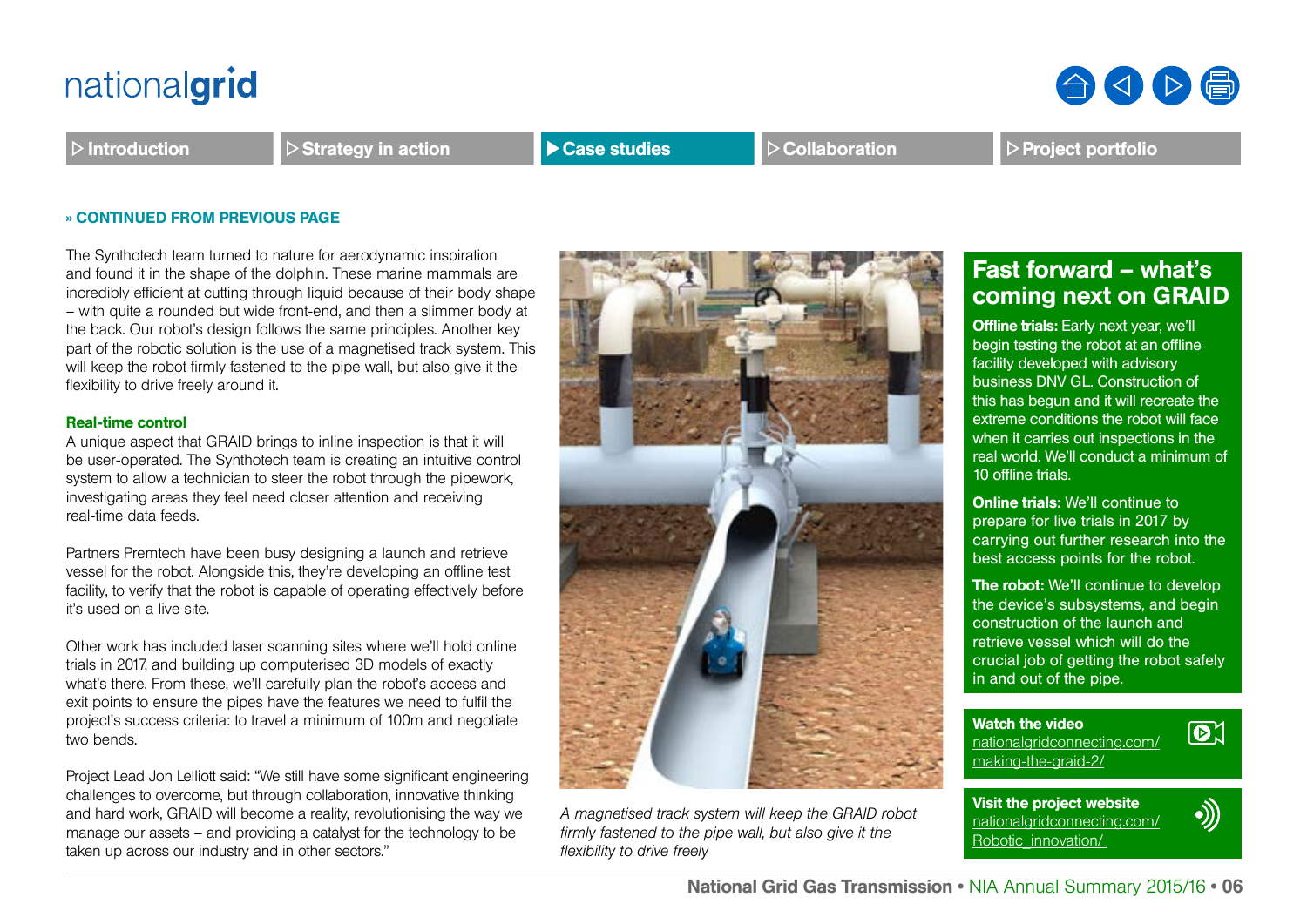

Introduction  $\Box$  Strategy in action **Department Case studies** Prollaboration Project portfolio

**Project: Removable Composite** Transition Pieces (CTP)

# Safer by design

Replacing and repairing failed seals on pipes that exit our concrete inspection pits will become safer and less expensive thanks to our Removable CTP project.

Historically, when seals failed on gas pipes exiting concrete walls, costly, high-risk works involving the breaking out of steel and concrete were required to inspect and repair them.

The project addressed these issues by developing a composite gas transition seal unit which plugs the gap between pipe and wall, pictured. Technicians can easily remove it, inspect the pipe for corrosion or damage, and then replace it in a fast and simple operation.

With the new units fully designed and tested, Senior Civil Engineer Paul Ogden is now working with a commercial partner to get them into full production.

"During the next six years, up to 60 of these units are likely to be installed on the National Transmission System," said Paul. "That will significantly improve safety as well as creating savings of up to £5m in the next five to ten years. We also hope to see other utility companies use them in the future."

Watch the video [nationalgridconnecting.com/safer-by-design/](http://www.nationalgridconnecting.com/safer-by-design/)



60

the number of removable CTP units likely to be installed in the next six years

### £5m

costs predicted to be saved in the next five to ten years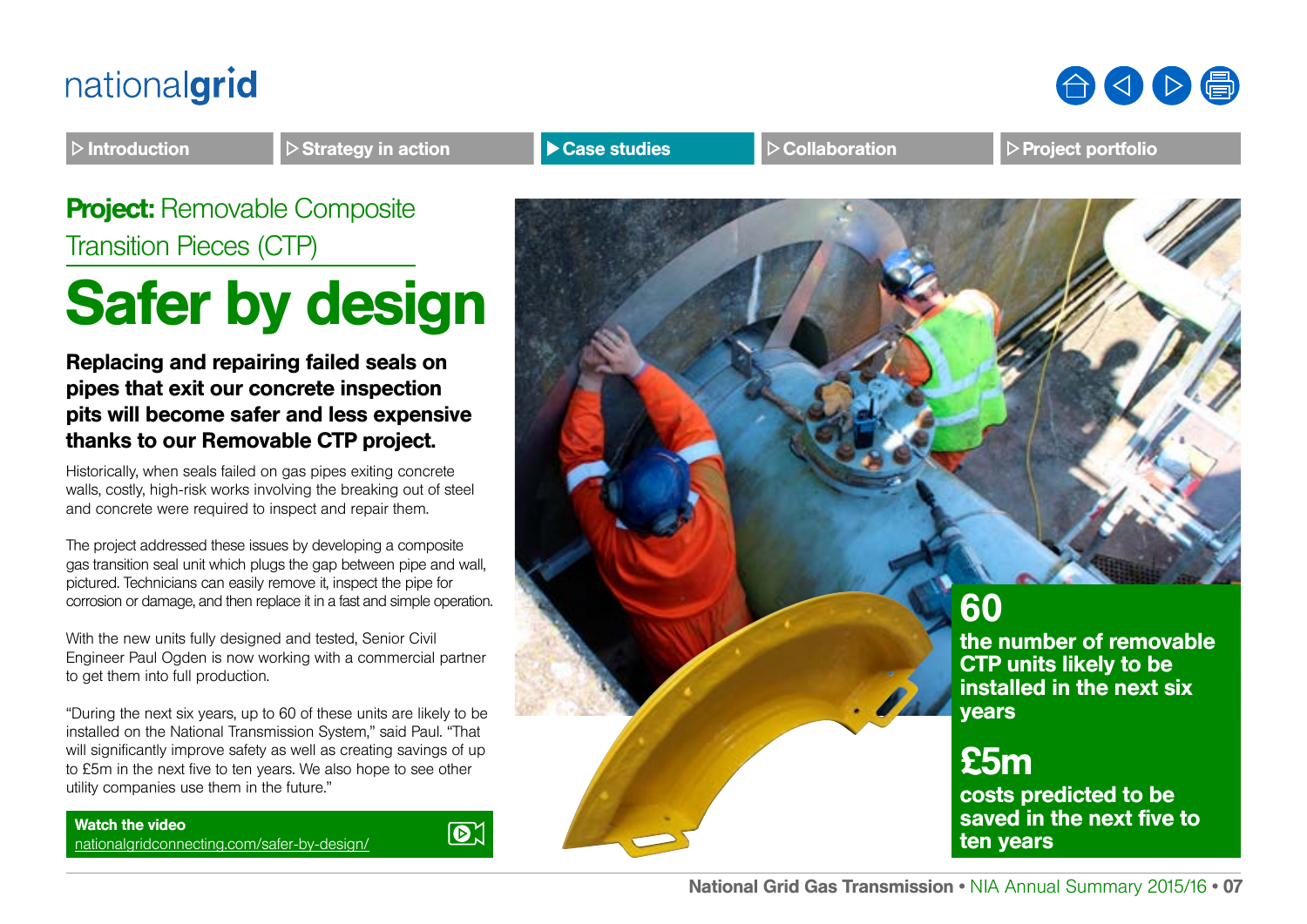## 合くト骨

Introduction  $\Box$  Strategy in action  $\Box$  Case studies  $\Box$  Collaboration  $\Box$  Project portfolio

### **Project:** Stress Concentration Tomography (SCT) Pipeline Inspection System

# Improved inspections

An investigation into the potential of a new, non-invasive survey technique to identify defects and features in buried pipelines delivered some significant results.

[Stress Concentration Tomography](http://www.smarternetworks.org/Project.aspx?ProjectID=1388) (SCT) is operated at ground level and uses high-sensitivity magnetometers to identify anomalies in the pipes. It's useful to us because a number of our pipelines can't be internally inspected through inline inspections (ILI).

We've already been able to demonstrate that SCT works in practice. For this project, we set out to understand whether SCT could improve on current survey standards, and we identified three areas where we felt this was possible: identifying welds, estimating pipeline depth and capturing the lateral position of the pipe. Our results showed that:

• SCT is more effective at locating the position and depth of a pipeline than existing methods, including ILI.

• SCT's performance in measuring the depth of cover above a pipeline was broadly equivalent to the current best available technique, but in some cases it was noticeably better.

• SCT's performance in weld detection for individual weld lengths was broadly similar to the performance of ILI. However, SCT cannot currently differentiate between welds on short pipeline sections, fabricated bends or where pipework is at or near a vertical position due to the overlapping magnetic information.

"SCT provides a non-invasive, complementary survey technique which can be used in combination with other inspection methods," said Peter Martin, Senior Pipeline Technical Engineer. "We'll now look at doing further work to improve the system's capabilities and embed the technology into our business."

**Project:** Enhanced operational forecasting tool

# Better predictions

A new tool for improving our supply and demand forecasts is set to benefit National Grid and the wider gas community. National Grid's Abhijit Dash, pictured, explains.

### Q. What prompted the project?

A. We use forecasting tools to help us predict supply and demand on the system and to help us plan. We also publish these forecasts externally to help our customers make efficient decisions about their energy balance. While our current tools had been fit-for-purpose, they were becoming less effective in today's volatile gas market. We needed more up-to-date methods of forecasting to continue to operate the system reliably and cost-effectively.

### Q. Why is the project important to National Grid and end consumers?

A. National Grid and the wider industry spend vast sums trading gas to ensure supply and demand is balanced every day. By providing a more accurate forecast, we'll reduce the need for balancing actions and bring down overall network management costs, which benefit the whole gas community.

### Q. What exactly have you achieved?

A. We've developed a prototype supply and demand forecasting tool that takes into account the more volatile characteristics of the gas market. It can predict volumes for up to 14 days ahead and generates hourly forecasts for each day. The project was completed in May and we'll spend the following three to six months evaluating its performance, before deciding how best to take it forward to bring maximum benefit to the business.

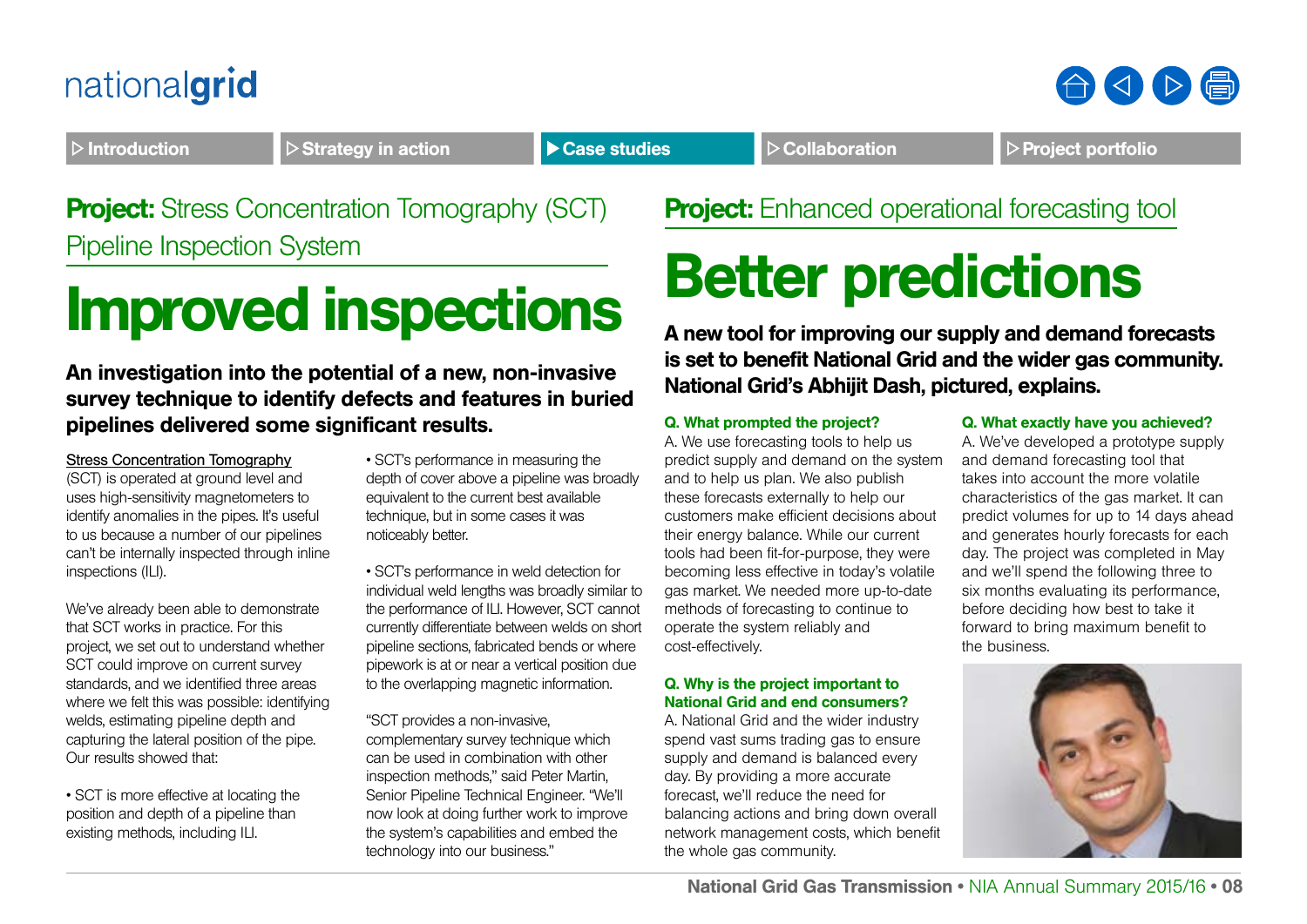

Introduction  $\Box$  Strategy in action **Project Assesses Case studies** Prollaboration **Project portfolio** 

**Project: BIM (Building)** Information Modelling)

## Putting our learning into practice

This year saw Business Information Modelling (BIM) really take seed in our business. It's revolutionising the way we design, build and manage construction projects – and it's already delivering value for our business and end consumers.

[BIM](http://www.nationalgridconnecting.com/bim-begins-to-blossom/) has been an important part of our innovation portfolio for several years now. After investigating how it could benefit our business through two NIA-funded projects, this year we put what we learned into practice. We're now applying its methods to 16 gas projects – and already saving the business millions of pounds.

#### Here's a snapshot of how we've implemented BIM and the value it's delivering.

• 3D laser scanning was trialled as an accurate and fast way to survey sites and build models during phase one



of the project. This year, we successfully used it on two compressor projects in Huntingdon and Peterborough, as well as on our [Feeder 9](http://www.nationalgridconnecting.com/going-underground/) project at the River Humber, the biggest pipeline river crossing anywhere in the world.

• In Bacton, we took the technique even further, using laser scanning to capture exactly what was being built on the site for the first time. This took a third of the time of more traditional methods and has given us an accurate record of the installation. So any work carried out on the site in future will be delivered safer, faster and cheaper.

• Another area where BIM is excelling is its ability to help suppliers and stakeholders visualise a project more

### What is BIM?

BIM is a move away from traditional 2D CAD drawings into more easily visualised 3D designs, providing access to data-rich, intelligent 3D models, which contain all the critical data about an asset. We can then use these to improve the way we manage them throughout their lifetime, saving cost and carbon every step of the way.

clearly. On Feeder 9, for example, we issued 3D models to suppliers during a tender event. Through helping them visualise design elements, such as tunnel length and profile, this early contractor involvement achieved significant savings.

• We used BIM at a national consent hearing for Feeder 9. Having 3D models to hand made it easier to demonstrate how robust our plans were and justify our design decisions. It also came to the fore when Natural England raised concerns over the project's impact on local birds. We created enhanced models that relieved their concerns, eliminating the delays that would have been caused by a formal objection.

It's not only large projects that will profit. We've just completed a best practice guide which lays out the case for applying BIM on smaller sites, meaning BIM can now flourish across every scale of National Grid project.

Read more about BIM here [nationalgridconnecting.com/](http://www.nationalgridconnecting.com/bim-begins-to-blossom/) [bim-begins-to-blossom/](http://www.nationalgridconnecting.com/bim-begins-to-blossom/) 

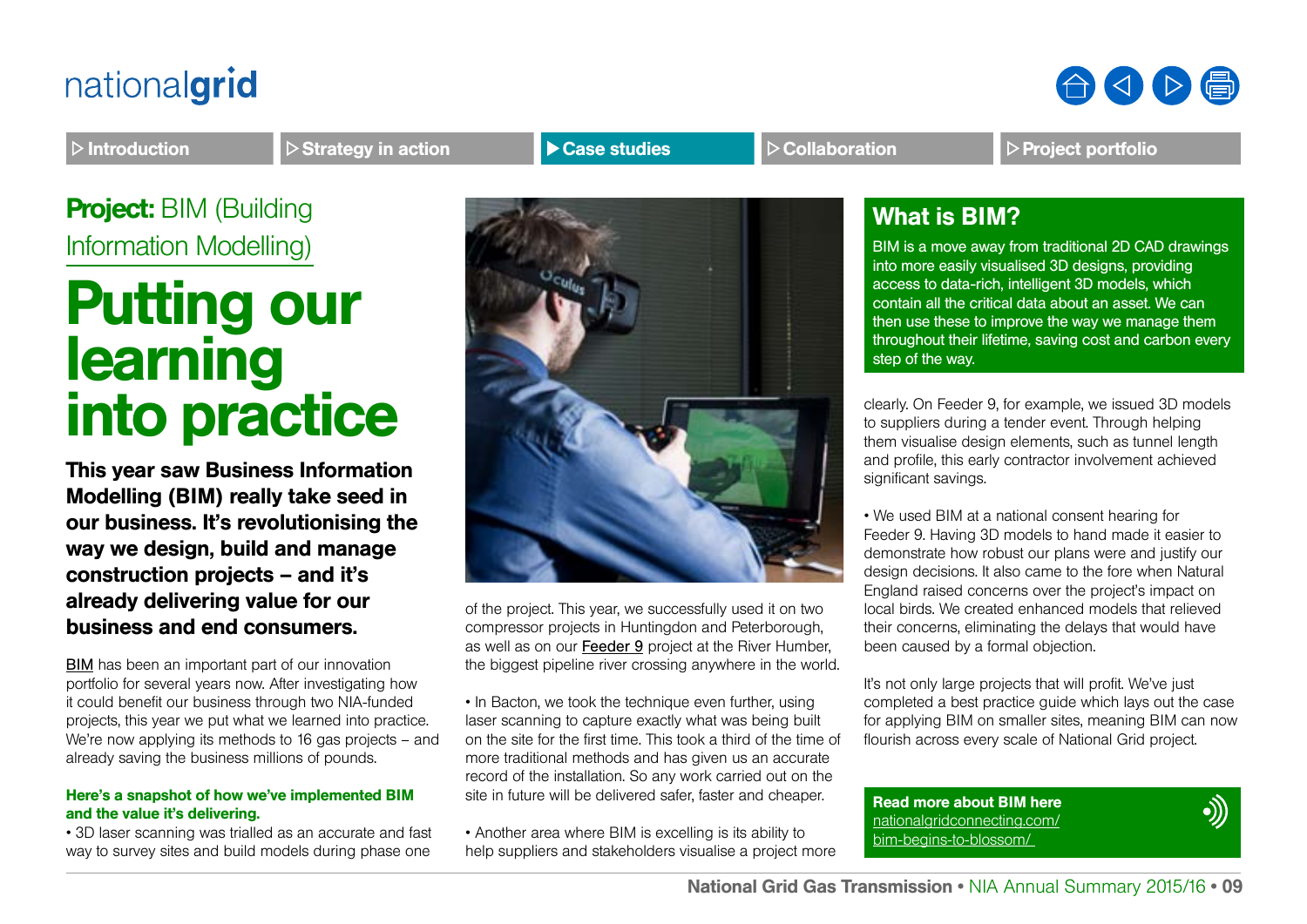

Introduction **Strategy in action Case studies Case Studies Collaboration Project portfolio** 

Project: CLoCC (Customer Low Cost Connections)

# Opening up the network

Through Project CLoCC, we are minimising the time and cost to connect to the National Transmission System (NTS). The project aims to offer greater customer choice so the NTS can support both large and small connections.

Based on National Grid's Slow Progression scenario, Britain could be 80% reliant on gas imports by 2030. By supporting potential new customers to the NTS, we believe we can help offset our reliance on these imports and future-proof the NTS here in Britain.

Through [Project CLoCC](http://projectclocc.com/), we're aiming to address the main obstacles that hold entry and exit customers back from getting connected – the current cost (up to £2m) and duration (up to three years). Our goal is to halve the cost of a connection to less than £1m, whilst reducing the time it takes from initial enquiry to being connected to less than one year.



*Project CLoCC aims to minimise the cost and time of connections to the National Transmission System (NTS), by producing 'off-the-shelf' standardised designs for connections that can be used regardless of the customer, size of connection or type of gas*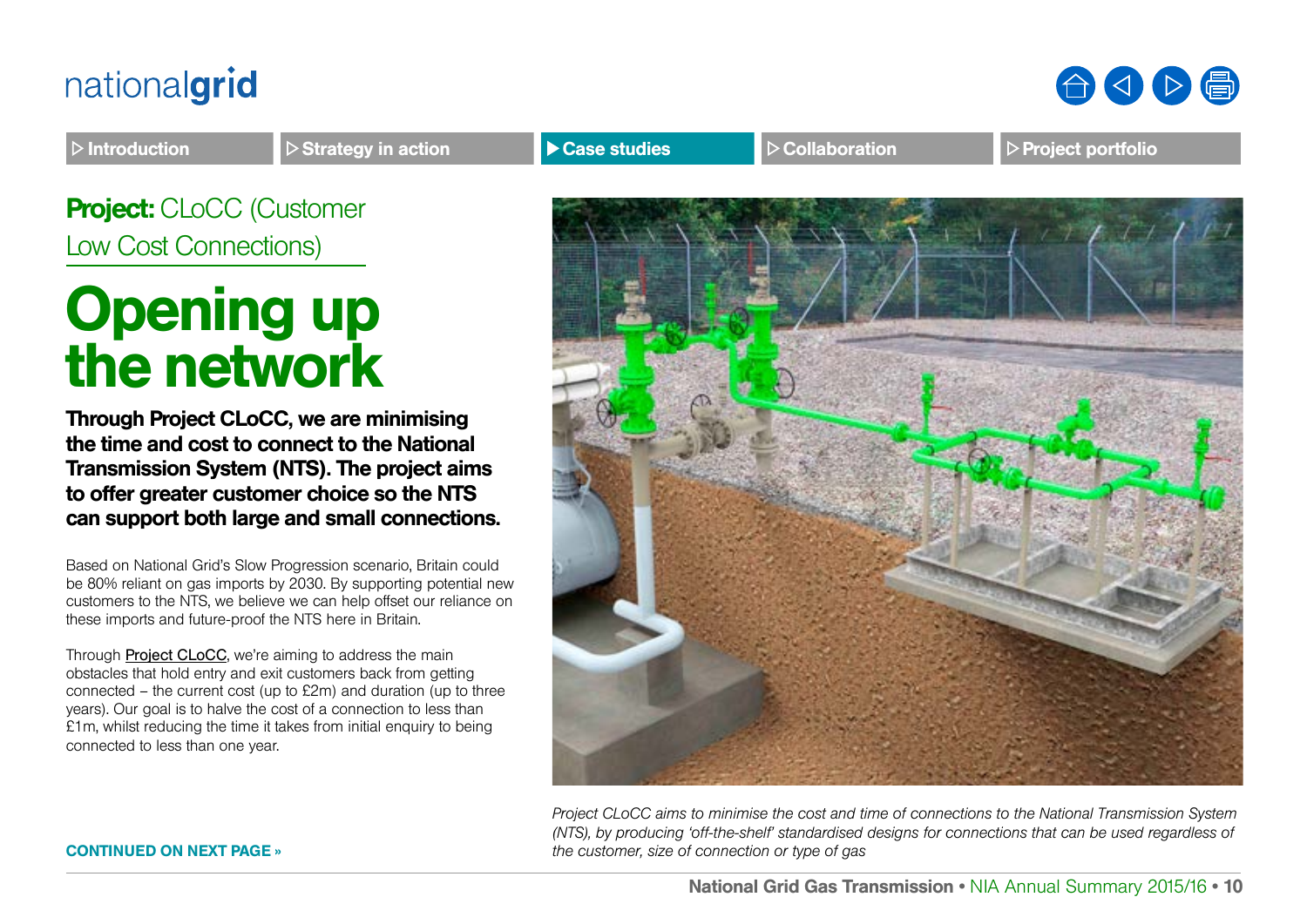$\triangleright$  Introduction  $\triangleright$  Strategy in action  $\triangleright$  Case studies  $\triangleright$  Collaboration  $\triangleright$  Project portfolio

#### » CONTINUED FROM PREVIOUS PAGE

The project, which began at the start of the year and is due to be completed towards the end of 2018, focuses on three key areas:

• Developing a new physical connection solution that is tailored to the needs of unconventional gas customers

• Creating a web-based connections platform that allows producers to compare suitable options for an NTS connection and track progress once their application is under way

• Designing new commercial processes to meet the needs of non-traditional customers.

The project reaches the end of stage one at the end of July. Work so far has included a global 'tech watch',

### Benefits in brief

• Minimising the cost for gas producers to connect to the National Transmission System (NTS) to less than £1m from its current cost of £2m

• Minimising the time it takes to connect to less than a year from its current timescale of three years

• By opening up the network to more home-grown and unconventional gas customers, we increase the choices available for where our gas may come from in the future. This helps improve our energy security and maximise the potential for newer forms of indigenous gas.

where we've met with a wide range of businesses and stakeholders to understand what technology is currently available to help us deliver our objectives. We've also attended key conferences for unconventional producers to find out exactly what customers are struggling with and what they want a new connection to the NTS to look like.

This research is now being used by project partners Premtech, who are beginning to design and develop the physical connection solution.

#### Going overground

"Up to now, all connections to the NTS have been made underground, which means there are excavation and burial costs involved," said Anne-Marie Liszczyk from the project team. "The logical way to cut costs is for our solution to be above ground, portable and mobile – and that's what Premtech is primarily focusing on.

"We have also learnt from stakeholder feedback, particularly during visits to the US, that a sensible approach is for our project to create a set of pre-approved, off-the-shelf designs for customers to choose from. These would then be scalable to their needs."

Anne-Marie is excited about the benefits CLoCC will bring to National Grid and Britain's gas community.

"The NTS has traditionally accommodated larger customers, but CLoCC offers the opportunity to support smaller players such as those producing unconventional, indigenous gas sources," said Anne-Marie. "There's a real push to produce greener energy here in the UK

and Project CLoCC aims to support greater choice of connection options for customers.

"We've got a great opportunity through this innovation project to push forward what customers really need in a way that future-proofs connections for years to come."

### Fast forward – what's coming next on CLoCC?

Stage 1 – our global tech watch and feasibility study finished at the end of July.

Stage 2 – runs until the end of April 2017. During this period we'll complete our prototype of the project's online portal (December). In collaboration with our project partners we'll also refine the designs for our connections solution, test its costs and make sure the designs hit our less than £1m target.

Stage 3 – runs from start of May 2017 until the end of October 2018, when the project is due to close out. During this stage we'll build the final solution – a real connection that could be connected to the NTS. Alongside this, we'll complete work on the online portal, and make sure all commercial arrangements and contracts with customers are in place to ensure the tools are used effectively and efficiently.

Don't miss out on the latest news from CLoCC. Sign up to the project newsletter **here** 

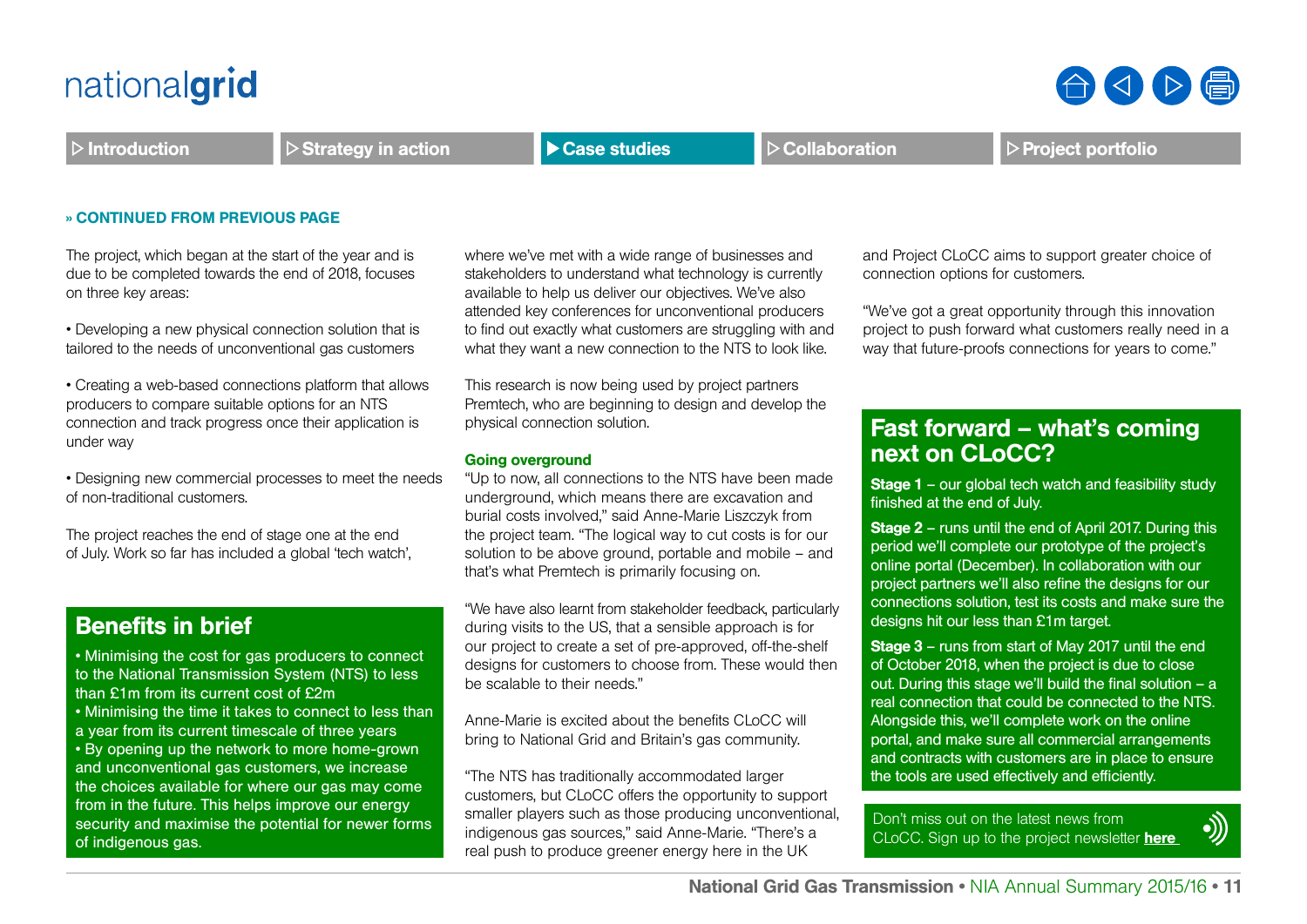

**Project:** Meter Validation Assessment Tool (NGage) **How to access the apps** 

## Reducing Unaccounted for Gas

The NGage app is set to standardise the recording of meter validations and help reduce Unaccounted for Gas (UAG) by up to £8m. Meter Assurance Engineer Zoe Thorpe explains.

### Q. What have you achieved in the past 12 months?

A. We released the beta test version of [NGage](http://www.smarternetworks.org/Project.aspx?ProjectID=1618) and a gas properties calculator app called NGage CALC in June this year. The full versions will be released at the end of summer. Following feedback from users, we've been improving the functionality of the apps, which will increase the breadth of its user base and offer real-time analysis. The final validation app will contain features including an overall view of a meter's health. We've been busy promoting the technology both to potential users and the wider energy sector at events including Utility Week Live.

### Q. Why is the project so important?

A. If meter validators use the NGage app, both National Grid and the meter owners will have instant access to meter validation data and be able to carry out analysis in real time within the app. We'll be able to better detect



how well meters are performing, identify measurement errors and make faster decisions on whether equipment associated to the metering requires calibration or replacing. Also, the time spent reviewing, logging and providing results will be massively reduced. By improving asset health and measurement performance in this way there is potential to save the end consumer up to 400GW of UAG and between £6m to £8m a year.

The beta version of the gas properties calculator, NGage CALC, is available now on the App and Play stores:

[iOS](https://itunes.apple.com/us/app/ngagecalc/id1057132203?mt=8) [Android](https://play.google.com/store/apps/details?id=com.ng.ngagecalc)



CALC.

To access the [NGage validation app](http://www2.nationalgrid.com/uk/Industry-information/Gas-transmission-system-operations/Balancing/Meter-Validation-App/), you'll need to input the user's details, including the site, user name and email address associated with the validation. If you're on iOS, your device's UDID will also be required.

### Q. What challenges do you face getting customers to A. use the app?

The main challenge has been to support users in overcoming their natural reluctance to change to a new tool from one they have used for many years. We've put a particular focus on encouraging the distribution networks (DNs) to take up using NGage and have offered a group of users the chance to trial the app on tablets that we own, so they can try before they buy. Through continued liaison visits we aim to encourage all the DNs to use the technology, which will enable us to have half the population of meter validators covered in the first phase of the full release. Benefits of the app will include time saved entering test data and the ability to transfer data between tests, which will reduce time and the risk of input error.

### Q. What's coming next?

A. We're currently working on phase two of development, which will add the extra functions I mentioned. We'll continue to meet and support users, and further market the app to potential customers. By doing so, we expect take-up to really gather momentum in the next six to 12 months.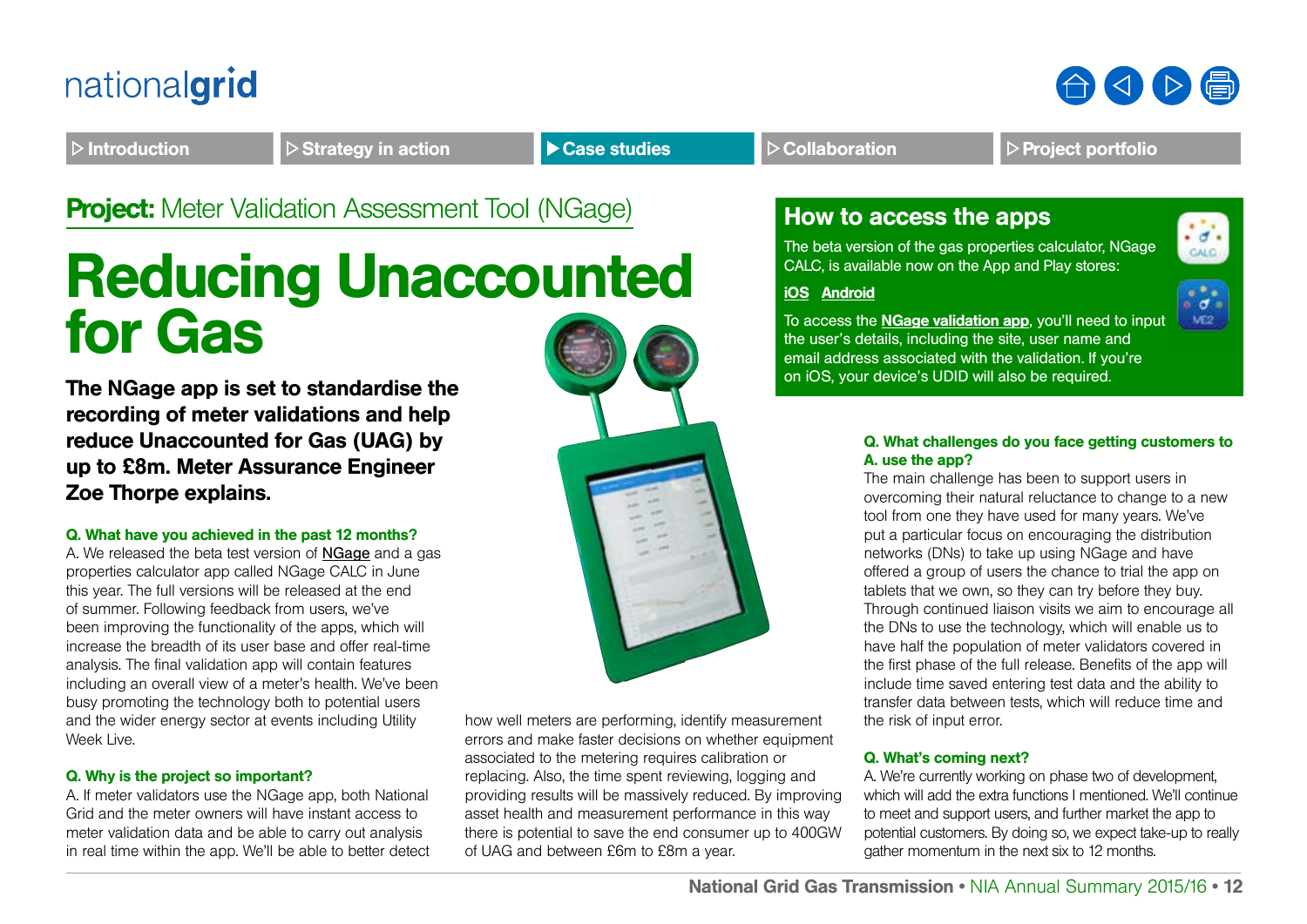

Introduction  $\Box$  Strategy in action **Department Case studies** Prollaboration Project portfolio

### **Project:** Nitrogen sleeve epoxy end-seal repair solution

# Speeding up repairs

We're entering exciting new territory with our nitrogen sleeve epoxy end-seal repair solution project. It explores how composite wrap technology, something we've never used before, could help repair leaking nitrogen sleeves.

Nitrogen sleeves were installed between the 1960s and 80s to provide extra protection to pipes that run under high-risk locations, such as motorways. Many of them have an epoxy (or synthetic) end-seal, and a number of these are known to be leaking.

[Composite wrap technology](http://www.smarternetworks.org/Project.aspx?ProjectID=1855) promises a fast, cost-effective method of sealing these leaks. It takes the form of a simple fabric and resin that can be wrapped around a pipe. This then cures and hardens, sealing the leak. The project team is currently testing the viability of the technology through a series of pressure tests, including one which will push it to destruction. This will show us what the technology might ultimately be capable of.

"It potentially gives us new options

for keeping the NTS safe in the most effective way," said Pipelines Team Leader Graham Harvey. "As for next steps, we are reviewing the outcome of the pressure tests to decide how and where we can apply the solution across the NTS. It's important that we embrace newer technologies and this project is a great opportunity to work out how and where we can use it."



### **Project:** Hot tap buried sample probe

# Smarter sampling

A unique piece of innovation that makes gas sampling safer and less expensive has been installed across the majority of our sample points in the past year.



Sample probes are used to collect gas from pressurised pipes. [In this innovative](http://www.smarternetworks.org/Project.aspx?ProjectID=1243)  [project](http://www.smarternetworks.org/Project.aspx?ProjectID=1243), a team led by Senior Gas Quality Engineer Roger Wood designed a new installation that brought the operation of the sample probe itself, and the isolation of the valve above ground.

Traditional sample pits require technicians to climb down to isolate the valve and remove the probe. Now this new design means this whole process can be done at ground level, making it safer and more cost-effective.

### Lower cost, better safety

"The new probe installations cost a quarter of the £120,000 for a traditional pit, and maintenance costs are much lower," said Roger. "By moving the maintenance

points above ground, safety is also much improved."

The new probes also break new ground in their ability to reduce the pressure of the gas they sample to meet the gas handling requirements of the new breed of analyser.

After two-and-half years it has been possible to implement the results of this innovative approach at 34 of 37 installations due for this upgrade. The final few are to follow in the coming months.

"The project demonstrates how great innovation can deliver real value to customers," added Roger.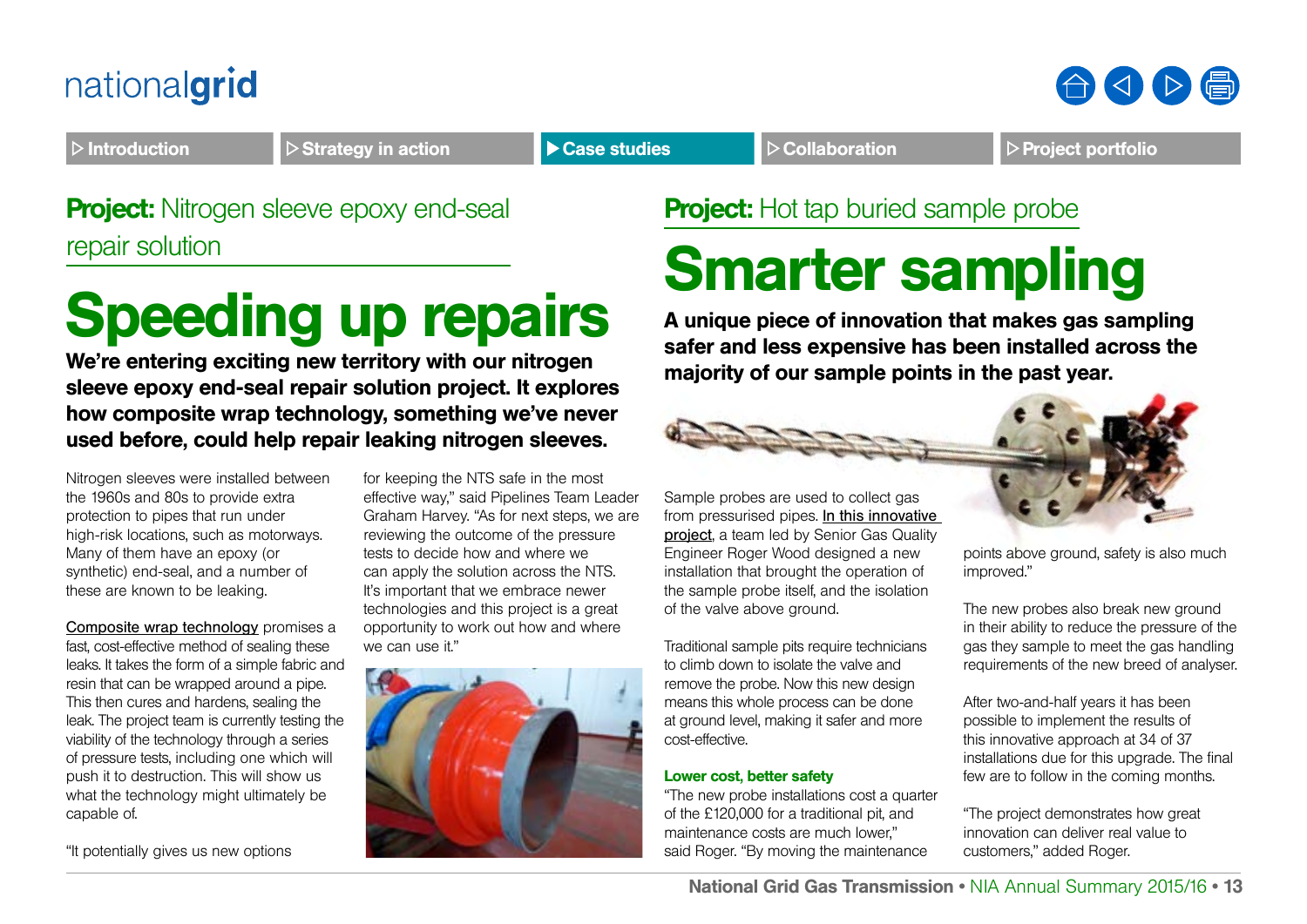



Introduction  $\Box$  Strategy in action **Department Case studies** Prollaboration Project portfolio

### **Project:** Asset Information Models (AIM) for component/pattern recognition

# AIM on target to accelerate asset modelling

Producing intelligent models of Gas Transmission assets is set to become quicker, cheaper and more accurate thanks to an extension of our Building Information Modelling (BIM) project, called AIM.

An [AIM](http://www.smarternetworks.org/Project.aspx?ProjectID=1892), or Asset Information Model, provides all the information necessary to support the management of an asset. For example, it logs its precise location, operational data, information about work carried out and its existing condition. Traditional methods for gathering this data have proved time-consuming and, at times, inaccurate.

Through BIM, we've already proven that laser scanning brings huge time and cost benefits in creating these models. AIM sets out to build on this success, adding sophisticated component recognition software to the mix. The software quickly identifies assets picked up in the scans and converts them into detailed 3D models.

#### Shape of things to come

In the first stage of the project we're exploring whether the software can actually deliver the cost and time savings we expect. Then, in the longer term, we'll look to build a library of complex gas components that the software will be able to identify from just the basic shapes picked up in scans.

Early estimates suggest that the software could reduce the time it takes to design a 3D model of a site by at least 40%. With around 650 sites on the NTS the time and cost savings could add up to significant business value.

"Asset records traditionally exist in 2D electronic format or as hard copies, and depend on the continuous transfer of data to remain accurate," said Investment Delivery Engineer Martin Cahill. "It's time-consuming and difficult to keep track of whether records have been kept fully up to date.

"Through AIM, we hope to replace this process, saving on time and cost and improving the accuracy of our records. It will be easier to track any changes that have been made, and the 3D model will allow for more in-depth, better targeted planning for any future work."



*Early estimates suggest the AIM software could reduce design time for 3D models by 40%*

### Benefits in brief

- Faster production of intelligent 3D models
- Generates accurate records that can capture and reference key asset data
- Assist in the understanding and management of an asset's condition and the delivery of any future work.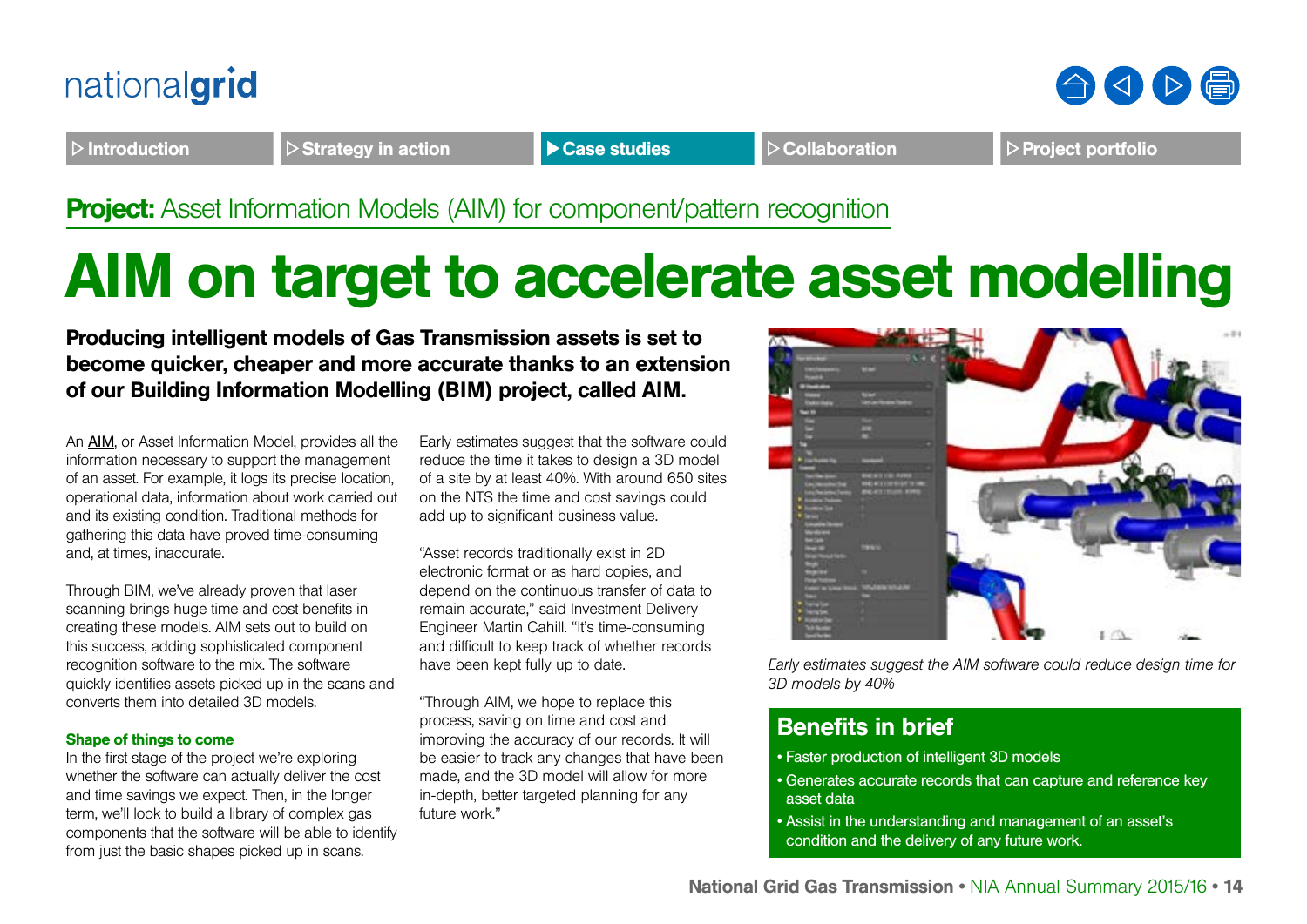

Introduction  $\Box$  Strategy in action  $\Box$  Case studies  $\Box$  Collaboration  $\Box$  Project portfolio

**Project: Remaining Useful Life (RUL)** for compressors

# **Predictive** modelling

We're transforming the way we forecast the future condition of our compressor assets with our Remaining Useful Life (RUL) determination for compressors project.

The [RUL project](http://www.smarternetworks.org/Project.aspx?ProjectID=1778) is all about developing new ways to predict the onset of degradation in the components of a compressor train (gas turbines and compressor), which are essential to the continued. reliable supply of gas in the UK.

We're using prognostics, a process of using computer models, to identify problems early on. Through a process called pattern matching, previous and current states of the system are compared and a prediction is made about the condition of the asset in the future.

Detection of a potential failure

gives us the early warning we need to take preventative action and ensure the system continues to operate reliably, with the minimum impact on customers. It also provides an opportunity to consider changing to more favourable operating conditions, which may extend the asset life.

"The project is still in the early stages, but success could lead to the implementation of real-time analysis, possibly in the form of an alert system, which would further enhance our conditionbased approach to maintenance," said Steve Reveley, Maintenance Manager.

**Project:** Spatial district heating analysis and its impact on gas and power demand

# District heating

This year we unlocked fresh knowledge about district heating and its potential future impact on gas demand. The data will help us improve the accuracy of our future gas scenarios and make more intelligent network investment decisions.

District heat networks generate heat centrally, for example from a power station's waste heat or a gas combined heat and power unit, and then distribute that through a group of buildings. This provides those buildings with a low-carbon heat source.

While district heat provides less than 2% of the UK's heat, studies have suggested that growth between 14-40% is possible. Our project aimed to find out more about the [location and](http://www.smarternetworks.org/Project.aspx?ProjectID=1787)  [development of future networks](http://www.smarternetworks.org/Project.aspx?ProjectID=1787) and the impact this could have. We learned some useful things:

• When district heat schemes use waste heat from power stations as their source, a system of top-up



*Valuable data has been gathered about district heating centres, like this one at London's Olympic Park*

heating is also required. The most economical solution for these are gas boilers, but this cancels out the scheme's environmental benefits. For district heat to have a positive contribution to the 2050 carbon targets, top-up heat will need to come from lower carbon sources.

• Cost difficulties are likely to limit the growth of district heat. The high cost of retro-fitting a street with a new district heat system, and replacing appliances in homes, is generally uneconomical when compared to incumbent gas boilers.

• Based on all our data, our highest scenario was that 10% of heat demand in Britain could be satisfied by district heat by 2050, while our lowest scenario was less than 2%.

Iain Shepherd, Energy Demand Analyst, said: "We've only scratched the surface and will be doing further work into what part gas can play in all of this and the opportunities it can create."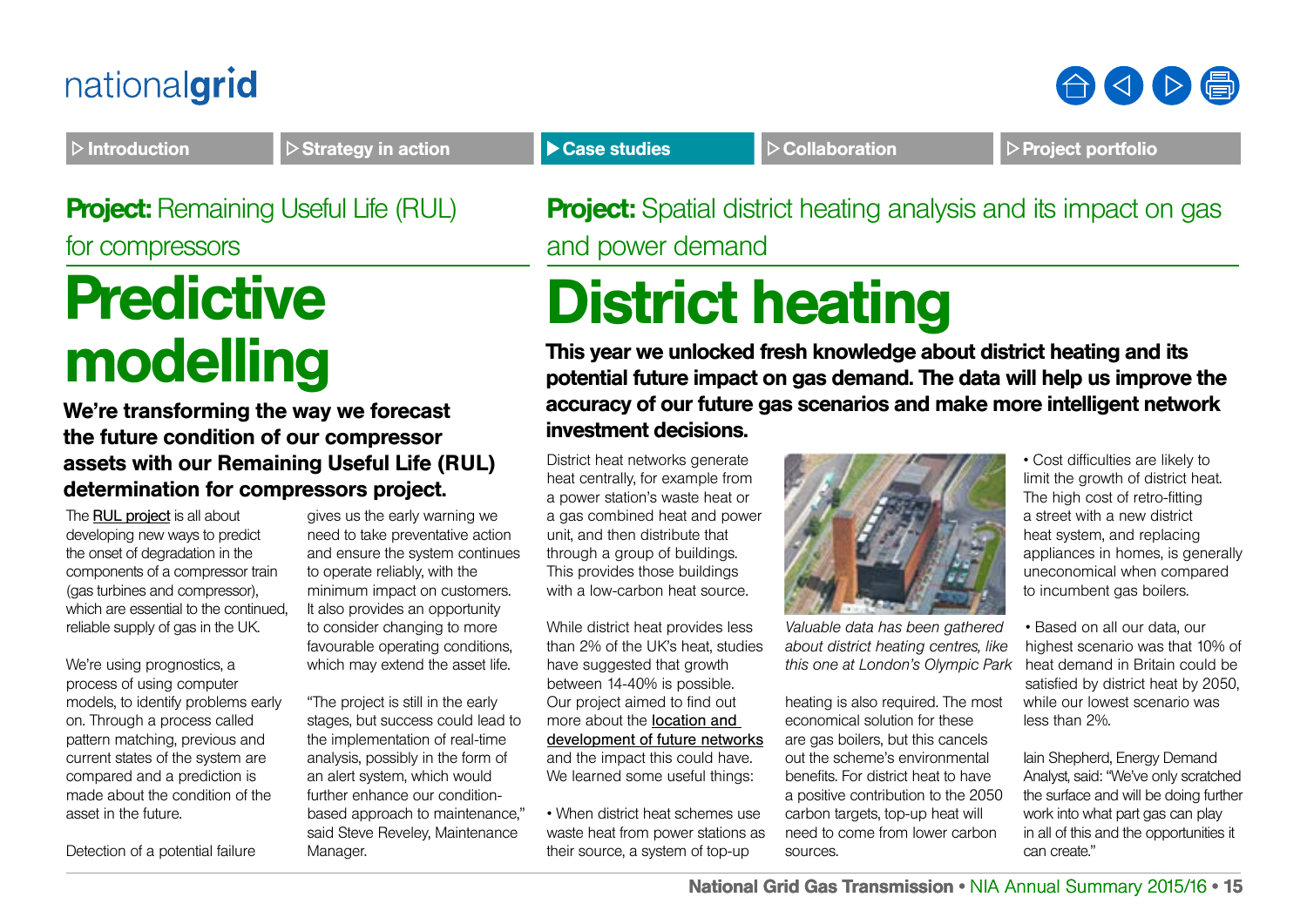合くト骨

### Introduction **Introduction D** Strategy in action **CALCASE EXECUTE:** Project portfolio

# Strength in numbers **2. Utility Week Live**

National Grid, like any other network operator, can't achieve great things alone. That's why collaboration is such an important part of our innovation philosophy. Here are five ways we connected with our peers and the wider industry this year to tackle common challenges, share ideas and maximise the potential of innovation.



*The GIGG shares lessons learned from innovation across the different networks*

### 1. Gas Innovation Governance Group (GIGG)

We continued to play a key role in the Gas Innovation Governance Group (GIGG). Each month, we meet with a range of network licensees to share what we're learning on current innovation projects and discuss how we can work together to meet future challenges.

By joining forces and sharing knowledge, we're able to spread the benefits of our innovations across the wider network community. Among the year's big achievements was the creation of a centralised log of lessons learnt through innovation projects. All licensees can now access this pool of knowledge and apply it to their own networks.



We joined innovators from across the utilities to share and explore the latest NIA and NIC innovations at Utility Week Live. The event brought together more than 150 innovators from the UK's utility industries. Our stand was really well received with colleagues in the water industry, in particular, showing a lot of interest in how they could apply what we're learning from GRAID. It was also a chance to generate new ideas by exploring other utilities' innovations and making new contacts in the supply chain.

#### 3. Innovation roundtable

The organisation unites innovation professionals from large, multinational businesses at events throughout the year. It's a unique opportunity to learn about the latest trends and innovations across sectors, across the globe.

The main outputs from this year's innovation roundtable events included focusing on technology trends and unmet customer needs. They also provided interesting insights into how one business used a new forecasting technique to evaluate the impact of trends on its operations. What we took away from the roundtable was the idea of developing our own vision of how our network could look in 2030 and engaging our people in its evolution.

Other events focused on the challenge of moving business innovation into saleable products and demonstrating the pros and cons of various new technologies. This led us to consider the potential operational use of NFCs (near field communication) and smart tags in the business. We're considering whether we could install these devices, which would contain maintenance schedules and product details, when we undertake work on site.

### CONTINUED ON NEXT PAGE »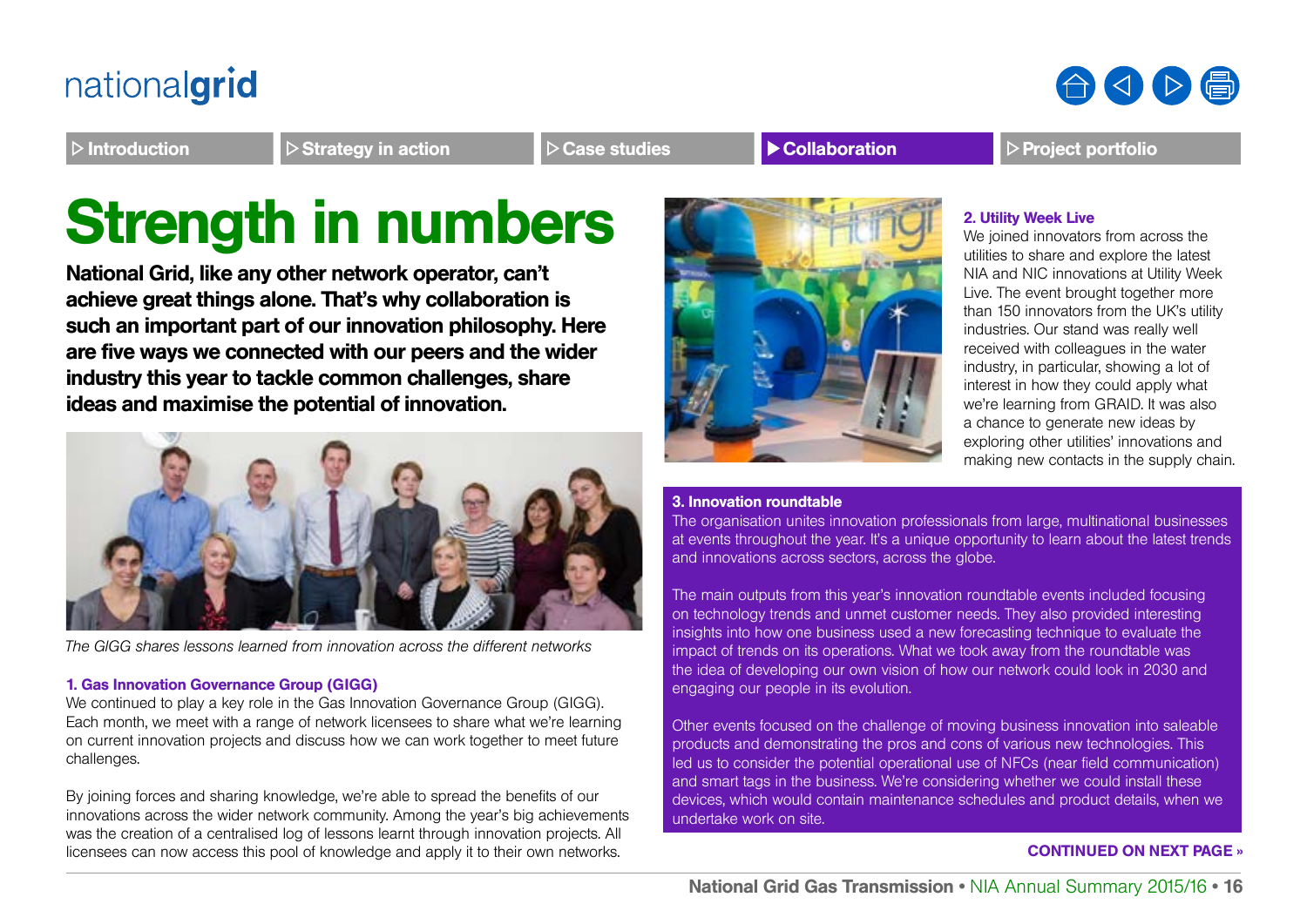合くり骨

 $\triangleright$  Introduction  $\triangleright$  Strategy in action  $\triangleright$  Case studies **Profolio** Project portfolio

#### » CONTINUED FROM PREVIOUS PAGE

#### 4. LCNI Conference

The Low Carbon Networks and Innovation (LCNI) Conference, held in Liverpool in November, was a fantastic success. Along with showcasing our latest innovations, it was the perfect platform to share new knowledge generated across the networks and find fresh ways to collaborate.

Our own exhibition stand featured a scale model of our renewable powered telemetry kiosk, which proved a real talking point, a test version of our NGage tablet app so delegates could experience the software for themselves, and a model of the Project GRAID robot, which caught the imagination of visitors. We're looking forward to building on this success when the event returns on 11-13 October at Manchester Central Convention Complex.



#### 5. Memberships

We have three ongoing industry memberships that allow us to collaborate on a global scale and benefit from international experience that can help us build a better business.

### Pipeline Research Council International (PRCI) and European Pipeline Research Group (EPRG)

Our memberships of PRCI and EPRG give us access to research projects that we would otherwise find difficult to fund for ourselves. They also give us the opportunity to test and validate innovation projects carried out by the groups, which is often a source of considerable learning. There are also extensive opportunities to network with other gas transporters and the wider industry. Collaboration with these organisations plays a key role in the development of our innovation portfolio.

#### The Joint Industry projects

The Pipesafe Group was founded in 1994 with the collaboration of gas transporters including National Grid, Energinet.dk (Denmark), Fluxys (Belgium), Enagas (Spain), Gasunie (The Netherlands), TransCanada Corporation (Canada), Alliance Pipeline (Canada/USA), KOGAS (Korea) and Statoil (Norway). It is responsible for carrying out research into the ongoing management of risks on pipelines and above ground installations. The group also implements the results of the research through tools and methodologies. These are aligned specifically to our needs at National Grid, but can also be applied across the gas industry.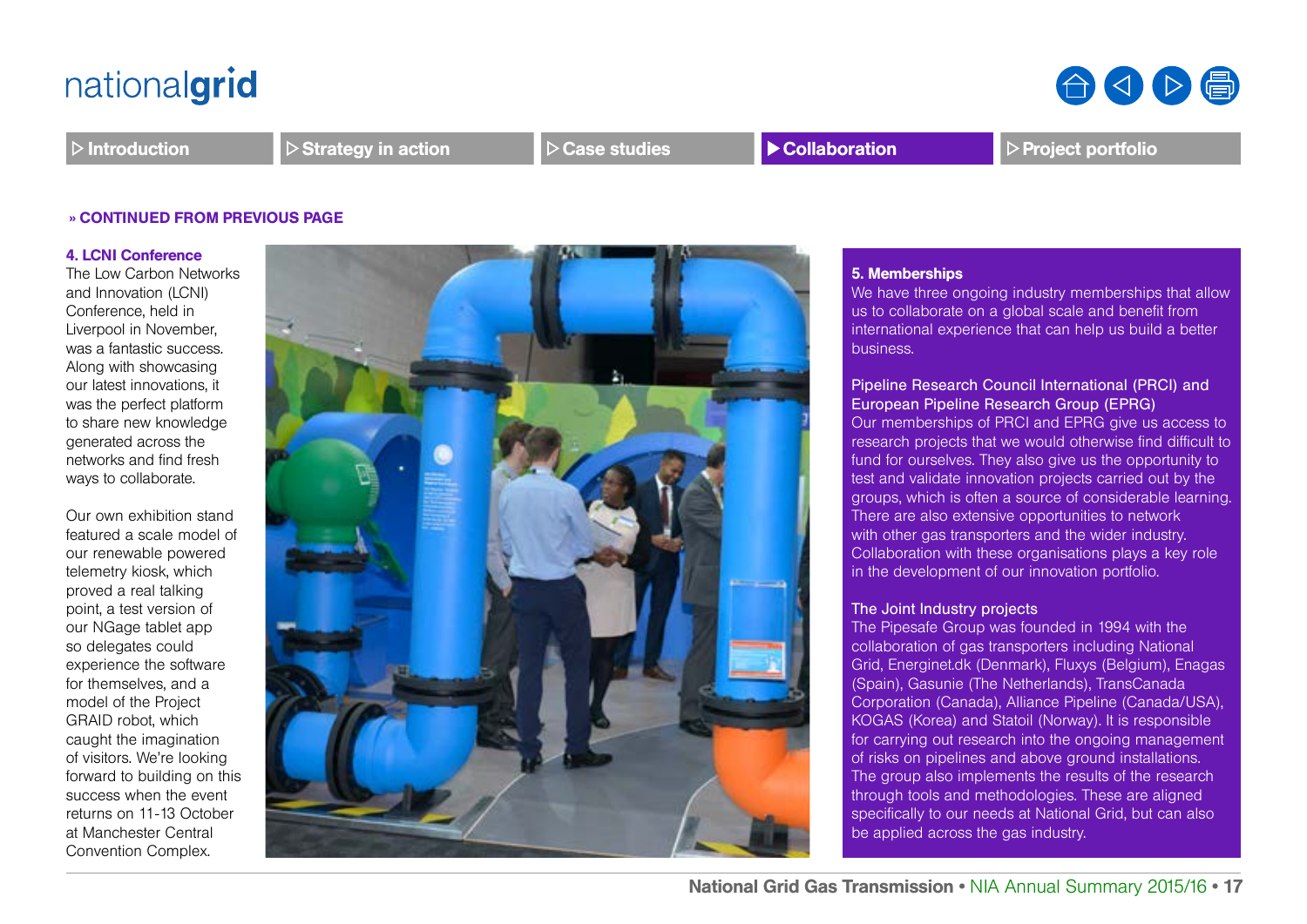

合くト信

 $\triangleright$  Introduction  $\triangleright$  Strategy in action  $\triangleright$  Case studies  $\triangleright$  Collaboration **Project portfolio** 

# Our innovation portfolio

The 2015/16 portfolio consisted of 44 projects. For more information on each project please click on the arrows.

### National Grid Gas Transmission Projects

| <b>Ref number</b>                                                                               | <b>Project name</b><br>0                                                        |                              | <b>Ref number</b> | <b>Project name</b>                                                              | $\mathbf 0$ |
|-------------------------------------------------------------------------------------------------|---------------------------------------------------------------------------------|------------------------------|-------------------|----------------------------------------------------------------------------------|-------------|
| <b>Gas Transmission Lead</b>                                                                    |                                                                                 | <b>Gas Transmission Lead</b> |                   |                                                                                  |             |
| NIA_NGGT0009                                                                                    | Removable Composite Transition Pieces (CTP)                                     | $\bullet$                    | NIA NGGT0060      | <b>Gas Generator Preservation Assessment</b>                                     | 0           |
| NIA_NGGT0011                                                                                    | <b>Composite Pipe Supports</b>                                                  | $\bullet$                    | NIA NGGT0063      | Investigation into Novel Robotics Locomotion Techniques                          | €           |
| NIA_NGGT0012                                                                                    | Development of a New Design Vent Silencer                                       | $\bullet$                    | NIA_NGGT0064      | High Altitude Aerial Surveillance (HAAS)                                         | $\bullet$   |
| NIA_NGGT0022                                                                                    | National Transmission System (NTS) Constraint Modelling                         | $\bullet$                    |                   |                                                                                  |             |
| NIA_NGGT0023                                                                                    | Development of "AGI safe"                                                       | $\bullet$                    | NIA_NGGT0066      | Meter Validation Assessment Tool (MVAT)                                          | €           |
| NIA_NGGT0033                                                                                    | Hot Tap Buried Sample Probe                                                     | 6                            | NIA_NGGT0067      | Sensitivity and Specificity of Stress Concentration Tomography -<br>I CASE award | $\bullet$   |
| NIA_NGGT0035                                                                                    | Investigation of Flow Physics in Gas Pipe Network                               | €                            | NIA_NGGT0069      | Pipeline Installation Techniques                                                 | 0           |
| NIA_NGGT0044                                                                                    | <b>SCT Pipeline Inspection System</b>                                           | $\bullet$                    | NIA NGGT0070      | NTS Block Valve Connections                                                      | 0           |
| NIA_NGGT0045                                                                                    | Acoustic Emission Measurements in Valve Leakage Detection<br>and Quantification | $\bullet$                    | NIA_NGGT0071      | Spatial district heating analysis and impact on gas and power<br>demand          | €           |
| NIA_NGGT0047                                                                                    | Resource and Asset Reuse Toolkit                                                | $\bullet$                    | NIA NGGT0072      | Portable Valve Actuation                                                         | $\bullet$   |
| NIA_NGGT0049                                                                                    | Investigation into the use of constrained-layer damping                         | $\bullet$                    | NIA_NGGT0073      | Investigation into LPRC pipeline material                                        | €           |
| NIA_NGGT0051                                                                                    | Wireless Gas Detection Assessment                                               | €                            | NIA_NGGT0074      | Next Generation Predictive Emission Monitoring Validation                        | €           |
| NIA_NGGT0055                                                                                    | Above Ground Installation Integrity Decision Support Tool                       | Θ                            |                   | (PEMS)                                                                           |             |
| NIA_NGGT0058                                                                                    | Variable Envelope Compressor Economic Study (VECES)                             | 6                            | NIA_NGGT0075      | <b>Enhanced Operational Forecasting</b>                                          | Θ           |
| Renewable Power Trial and Demonstration<br>Θ<br>NIA NGGT0059<br><b>CONTINUED ON NEXT PAGE »</b> |                                                                                 |                              |                   |                                                                                  |             |